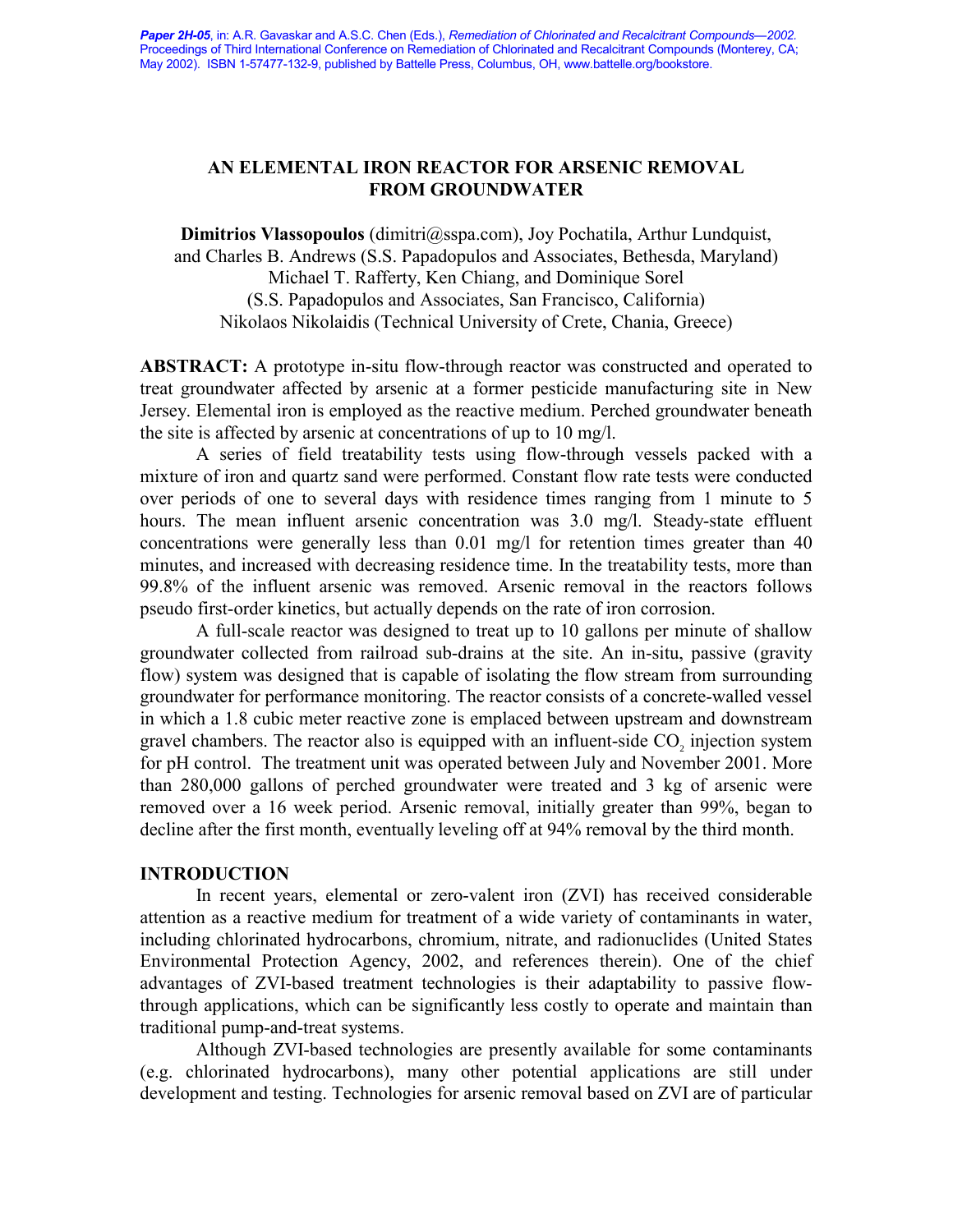interest, in view of the potential savings in treatment costs relative to existing alternatives such as chemical precipitation/coagulation and ion exchange. Recent studies by Lackovic et al. (2000), Su and Puls (2001), and Ferrell et al. (2001), have demonstrated arsenic removal by ZVI in batch and flow-through laboratory systems. These studies have shown that the arsenic removal mechanism is closely linked to iron corrosion reactions.

Aqueous corrosion of elemental iron proceeds by oxidative dissolution, both aerobically (coupled to oxygen consumption):

$$
Fe^{o} + \frac{1}{2}O_{2} + 2H^{+} = Fe^{++} + H_{2}O
$$
 (1)

as well as anaerobically (coupled with hydrogen evolution):

$$
Fe^{o} + 2H_{2}O = Fe^{++} + 2OH^{-} + H_{2(g)}
$$
 (2)

These reactions result in an increase in pH and dissolved iron concentrations and a decrease in the redox potential of the water. Other electron acceptors (nitrate, sulfate, bicarbonate, etc.) may also promote iron corrosion. Depending on the type and concentration of electron acceptors, ferrous ions can also be further oxidized to ferric iron. Solid-phase corrosion products can include  $Fe(OH)_2$ , mixed  $Fe(II/III)$  oxides (magnetite, maghemite) and hydroxides (green rusts), and FeOOH polymorphs. Arsenate  $(As(V))$  and, to a lesser extent, arsenite  $(As(III))$  species are adsorbed by ferric oxyhydroxides (Fuller et al., 1993; Waychunas et al., 1993) and green rusts (Randall et al., 2001). Green rusts are intermediate products of iron oxidation that eventually transform to ferric oxyhydroxide phases where arsenic can ultimately be sequestered by co-precipitation. Furthermore, solid-phase spectroscopic and solution-phase speciation evidence indicates that As(V) does not directly participate as an oxidant in iron corrosion and therefore reduction of As(V) to As(III) by iron corrosion alone is not expected to be significant (Ferrell et al., 2001). The co-precipitation of arsenic with iron corrosion products is thus a potentially viable removal mechanism.

We present a field evaluation of the arsenic remediation technology (AsRT) described by Nikolaidis et al. (2000). The prototype unit was constructed at a former pesticide manufacturing site in New Jersey where shallow groundwater in a perched zone is affected by arsenic at concentrations of up to 10 mg/L. Pilot operation of the prototype began in July 2001 to evaluate long-term performance and maintenance requirements and gather information to be used in developing cost comparisons with other treatment options. This paper summarizes the design and construction of the reactor, and presents a preliminary performance evaluation.

### **MATERIALS AND METHODS**

The ZVI used in this study was a scrap iron aggregate supplied by Connelly-GPM (Chicago, IL). This variety of iron was selected because of its fairly uniform grain size (- 8+20 mesh), relatively high specific surface area (1.8  $m^2/g$ ), and high reactivity towards arsenic (Lackovic et al., 2000). The iron was mixed 50% by weight (approximately 1:3 by volume) with coarse quartz sand. The porosity of the mixture was  $\sim$  50%.

**Field Treatability Studies.** Field treatability tests were conducted to evaluate arsenic removal kinetics. Three flow-through vessels were used (15-gallon and 20-gallon canisters, and a 10-cm diameter by 60-cm long PVC column). A known volume of the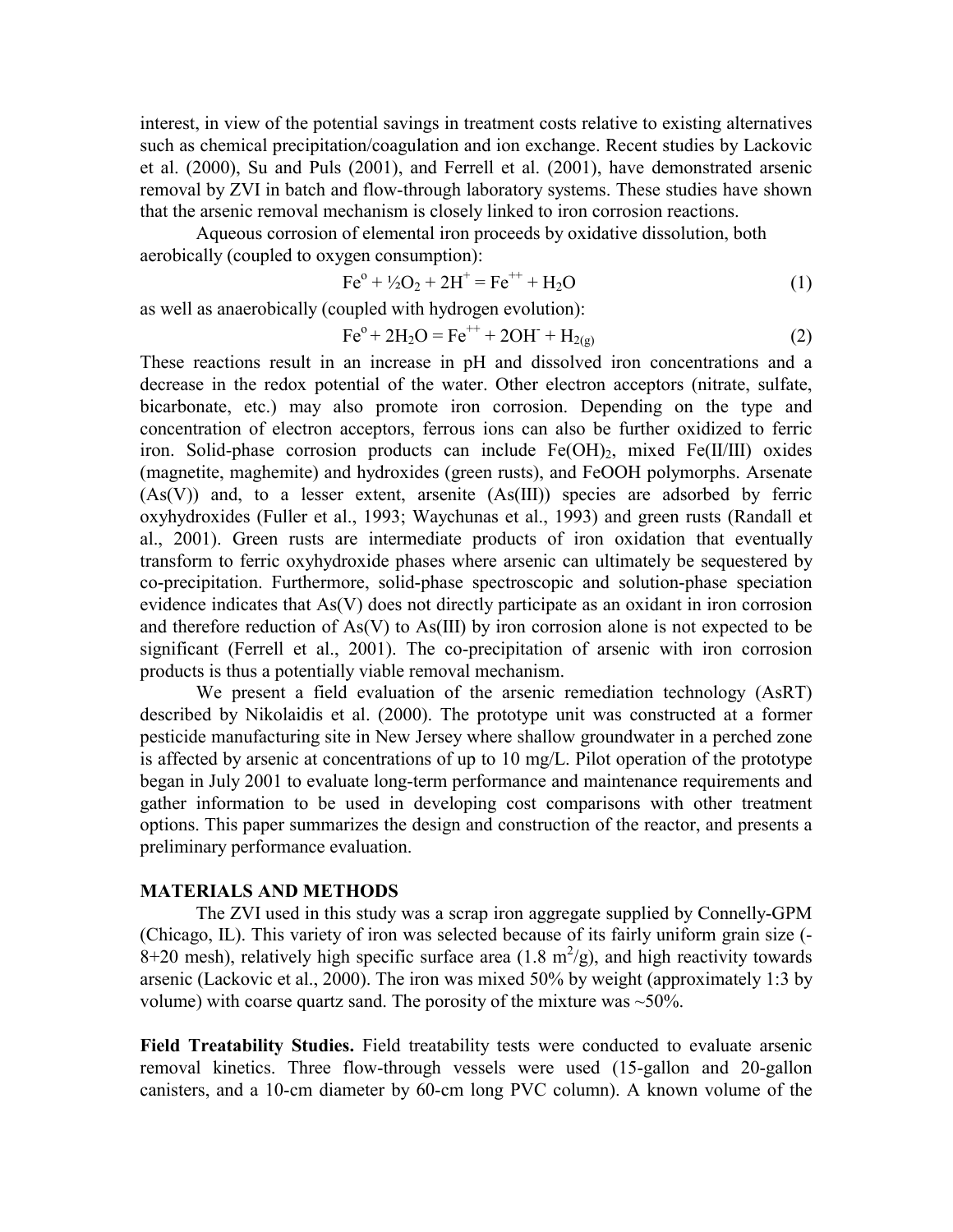iron/sand mixture was packed between layers of pea gravel and the vessels were sealed. Site groundwater was pumped to an equalization tank, from where it was pumped to the reactor vessel. Each of the tests consisted of pumping groundwater through the reactor at a constant flow rate, which was varied between tests. This allowed the hydraulic residence time within the reactive zone to be varied between 1 minute and 5 hours. Each test was carried out for between one and several days, depending on the flow rate.

Influent and effluent water quality parameters (temperature, pH, and specific conductance) were continuously monitored and effluent ferrous iron and arsenic concentrations were screened in the field. Automatic samplers were used to collect influent and effluent water samples at regular intervals. Water samples were analyzed for arsenic and iron.

**Full-Scale Prototype Design and Construction.** The purpose of the construction and operation of the full-scale prototype was to collect data from long-term operation, in particular to measure expected removal rates, arsenic loading rates on the iron bed, breakthrough rates, and to identify potential operational problems to be mitigated in a full-scale operation. Kinetic information obtained from the field treatability data were used for design of the full-scale reactor. The full-scale system was designed to treat up to 10 gpm of water containing dissolved arsenic at an average concentration of 3 mg/L.

The water is collected from a railroad sub-drain which provides a preferential pathway and discharge zone for perched groundwater at the site. The collected water is piped to the reactor unit through an in-ground, gravity flow system that is capable of isolating the flow stream from surrounding groundwater for performance monitoring. Water flows from the sub-drain through a flow meter into the reactor and from the reactor into a limestone gravel exfiltration trench. A gas injection port fitted with a diffuser on the influent-side piping between the flow meter and the reactor is designed to allow for influent pH adjustment as necessary by injection of  $CO<sub>2</sub>$ . The reactor, constructed from a  $3.5 \text{ m}^3$  concrete box, was installed between 7 and 11 feet below ground surface. Treatment occurs within a 1.8  $m<sup>3</sup>$  zone containing approximately 3400 kg of the iron/sand mixture. Gravel chambers are located at each end of the concrete box to distribute the flow across the treatment bed. Sampling ports are installed in the influent and effluent piping, and multilevel monitoring points are installed at four locations within the reactor.

**Performance Monitoring.** Reactor performance is monitored by collecting and analyzing water samples from the influent, effluent, and interior (multilevel) monitoring points. Sampling is carried out with a peristaltic pump and disposable polyethylene tubing using low-flow techniques. Field measurements include temperature, specific conductance, pH, dissolved oxygen, redox potential (ORP) and turbidity, as well as dissolved arsenic and ferrous iron. Influent, effluent, and interior monitoring point water samples are analyzed for total and dissolved metals (arsenic, iron, manganese, and aluminum), major cations, anions, silica, and sulfide.

### **RESULTS AND DISCUSSION**

The treatability tests provided information on initial arsenic removal kinetics, which was used for the scale-up to full-scale system. An overview of the treatability study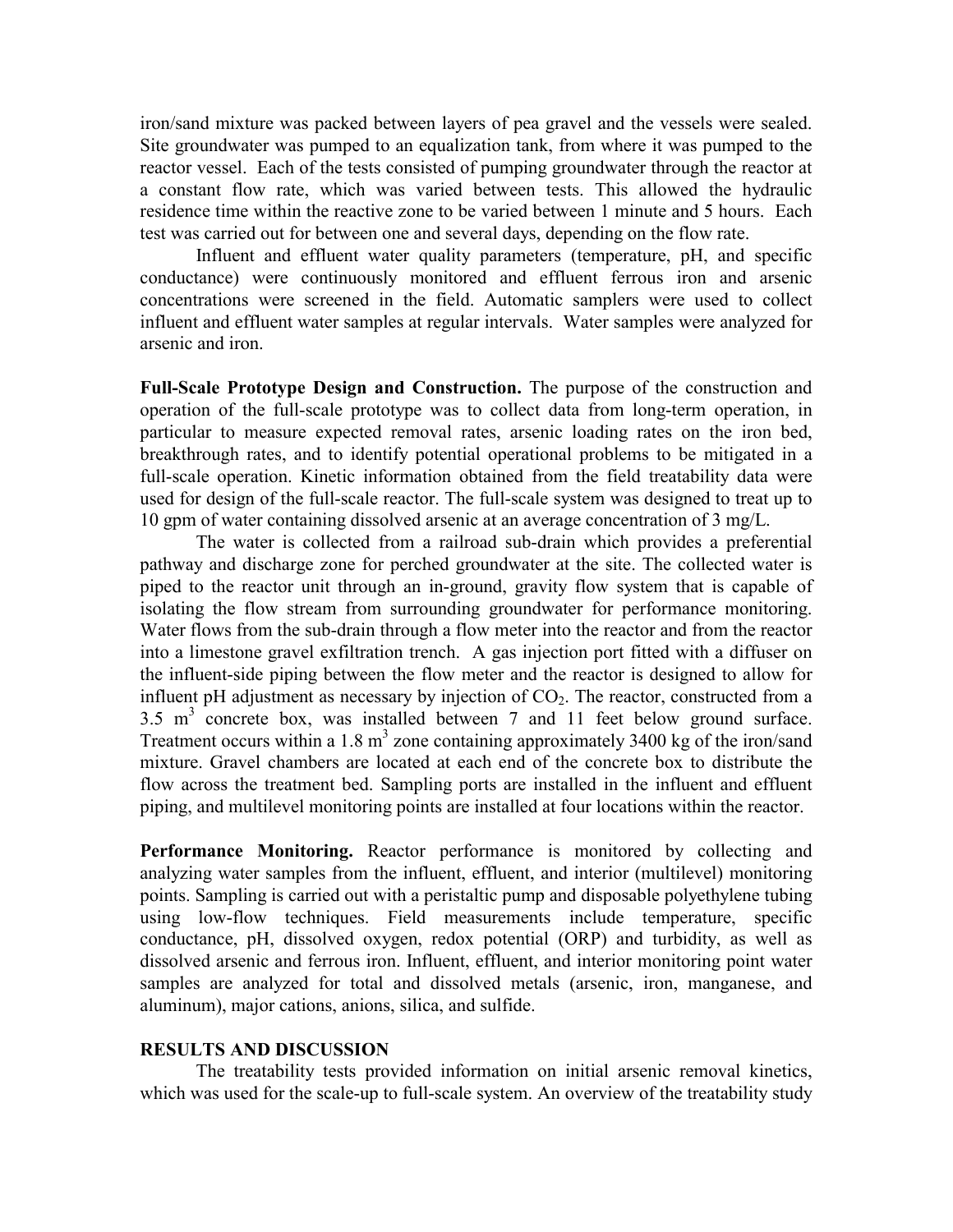findings is presented below, followed by full-scale design considerations, and an account of the full-scale treatment unit performance.

**Field Treatability Studies.** A total of nine test runs were performed. Operating conditions and results for each test are summarized in Table 1. Influent arsenic concentration remained fairly constant with a mean value of 3.0 mg/L. Influent iron concentrations averaged 0.9 mg/L. Mean (steady-state) effluent concentrations are summarized in Table 1. Effluent arsenic concentrations were generally less than 0.01 mg/L for tests in which the residence time was longer than 45 minutes, but longer residence times (up to five hours) did not result in significant further decrease in effluent arsenic concentration (Figure 1).

| <b>Test</b>    | <b>Pore</b><br><i>Volume</i><br>(L) | <b>Residence</b><br><b>Time</b><br>(min) | <b>Volume</b><br><b>Treated</b><br>(L) | $\boldsymbol{p}$ <i>H</i> <sub>influent</sub> | $p_{\textit{H}_{\textit{effuent}}}$ | $Fe_{effluent}$<br>(mg/L)  | $As$ <sub>effluent</sub><br>(mg/L)       |
|----------------|-------------------------------------|------------------------------------------|----------------------------------------|-----------------------------------------------|-------------------------------------|----------------------------|------------------------------------------|
| 1              | 28.6                                | 290                                      | 687                                    | 7.23(0.16)                                    |                                     | 9.13(0.07)10.9(1.88)       | 0.005(0.002)                             |
| $\overline{2}$ | 19.3                                | 260                                      | 500                                    | 6.76(0.12)                                    | 8.37(0.87)                          |                            | $0.66(0.19)$ 0.004 (0.001)               |
| 3              | 28.6                                | 81                                       | 2078                                   | 6.90(0.10)                                    |                                     | $9.20(0.21)$ 19.8 (1.74)   | 0.004(0.000)                             |
| $\overline{4}$ | 28.6                                | 47                                       | 2330                                   | 6.85(0.06)                                    |                                     | $9.76(0.15)$ 11.7 $(0.89)$ | 0.008(0.002)                             |
| 5              | 28.6                                | 28                                       | 2984                                   | 7.42(0.06)                                    |                                     |                            | $9.25(0.08)$ 17.5 (2.69) 0.078 (0.025)   |
| 6              | 28.6                                | 15                                       | 4516                                   | 7.13(0.07)                                    | 9.37(0.06)                          |                            | $7.50(1.05)$ 0.061 (0.005)               |
| 7              | 28.6                                | 4.9                                      | 625                                    | 7.60(0.02)                                    | 7.77(0.02)                          |                            | $5.74(0.52)$ 0.217 (0.016)               |
| 8              | 2.0                                 | 1.8                                      | 1980                                   | 7.07(0.03)                                    | 7.76(0.05)                          |                            | $9.65(0.55)$ 0.051 (0.007)               |
| 9              | 2.0                                 | 1.0                                      | 2645                                   | 7.35(0.13)                                    |                                     |                            | $7.62(0.16)$ $5.80(0.33)$ $0.104(0.005)$ |

**TABLE 1. Pilot test conditions and results.**

Values in parentheses represent 1 standard deviation

**Full-Scale Design.** Retention time was the primary design parameter used to scale-up to the prototype treatment unit. The necessary retention time and flow rate determine the required size of the reactor. A minimum retention time of 40 minutes was considered necessary to achieve adequate arsenic removal (Figure 1). Historical data indicated that the average flow rate from the sub-drain discharge was on the order of 2 gpm, and could range from less than 1 up to 10 gpm. To achieve the minimum required retention time under the relatively wide range of variation in flow rates, a safety factor of 3 was applied to the mean flow rate. The required pore volume of  $\sim$ 240 gallons corresponds to a treatment zone volume of 480 gallons (1.8 cubic meters). Assuming an influent arsenic concentration of 3 mg/L, initial effluent arsenic concentrations less than 0.01 mg/L would be expected under average flow conditions. The prototype was therefore constructed with a 1.8 cubic meter treatment zone.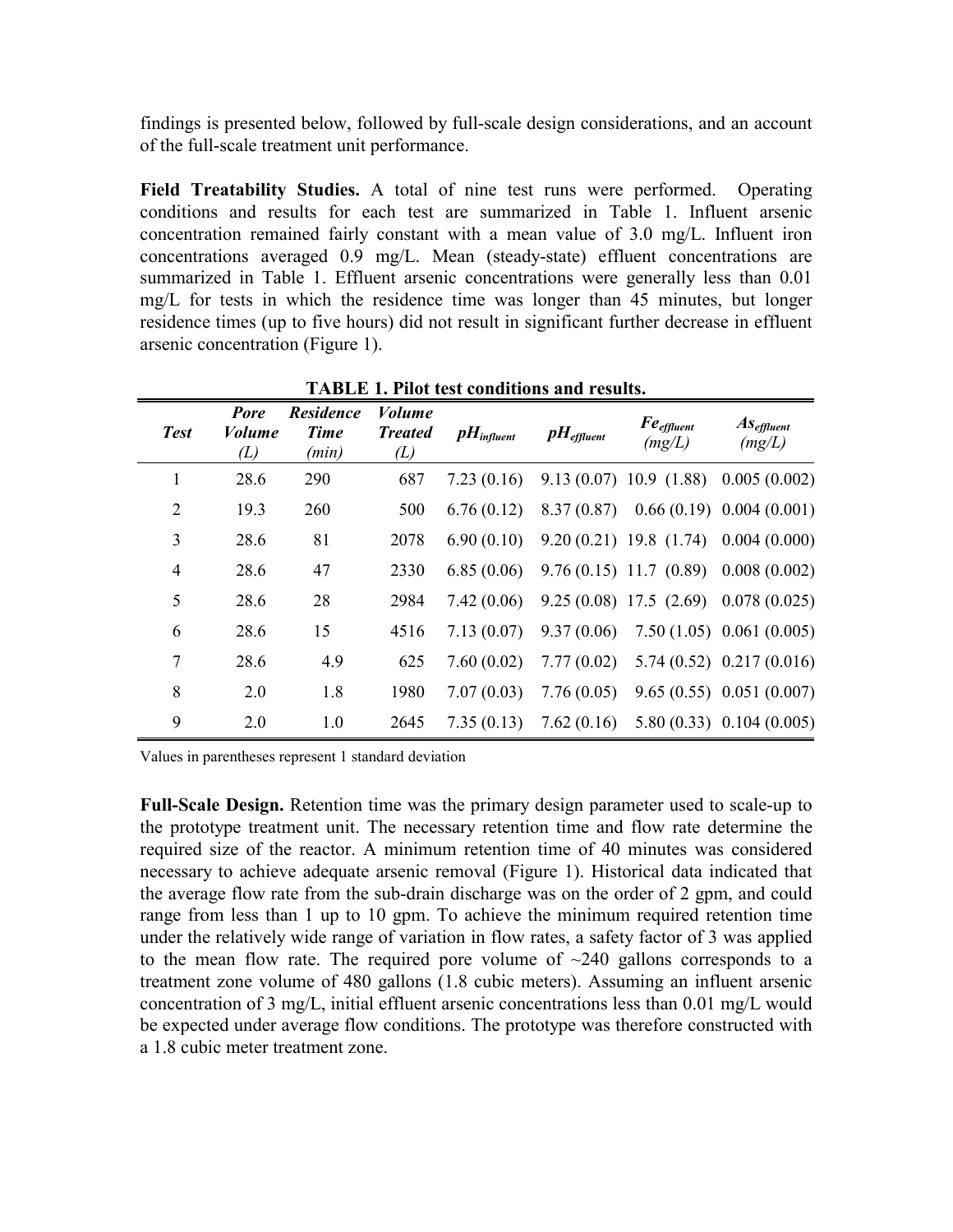

**FIGURE 1. Steady-state arsenic removal as a function of residence time.**

**Performance of the Prototype System.** The full-scale treatment unit was operated initially for a period of sixteen weeks between July and November 2001. Operation was suspended because of insufficient groundwater discharge from the sub-drain due to a particularly dry Fall season in New Jersey. Table 2 summarizes influent and effluent arsenic concentrations, flow rates, cumulative volume treated and arsenic removed during the first 16 weeks of operation. During this period, a total volume of approximately 280,000 gallons of perched groundwater was treated, and approximately 3 kg of arsenic removed. The average influent dissolved arsenic concentration was 2.8 mg/L. Effluent dissolved arsenic concentrations ranged from below detection limits (0.0066 mg/L) to 0.342 mg/L, generally increasing over time.

Dissolved oxygen concentrations decreased from an average of 5.9 mg/l in the influent to negligible levels in the effluent. The oxidation-reduction potential (ORP) decreased from an average of -24 mV in the influent to -143 mV in the effluent. Average influent pH was 7.2 and increased to 9.4 in the effluent. These observations are consistent with the expected effects of iron corrosion. The average effluent dissolved iron concentration (0.28 mg/L), however, is only slightly greater than the average influent concentration of 0.19 mg/L. The lack of elevated dissolved iron concentrations in the effluent (contrary to what was observed during the treatability study) implies that most of the dissolved iron released by corrosion reactions in the treatment zone is precipitated within the downstream gravel bed before exiting the reactor. This observation is consistent with several other applications of zero-valent iron in-situ treatments (Gu et al. 1999; Sass et al., 1998; Warner et al. 1998) where effluent concentrations of dissolved iron are typically less than 1 mg/L. Gu et al. (1999) indicate that under these typically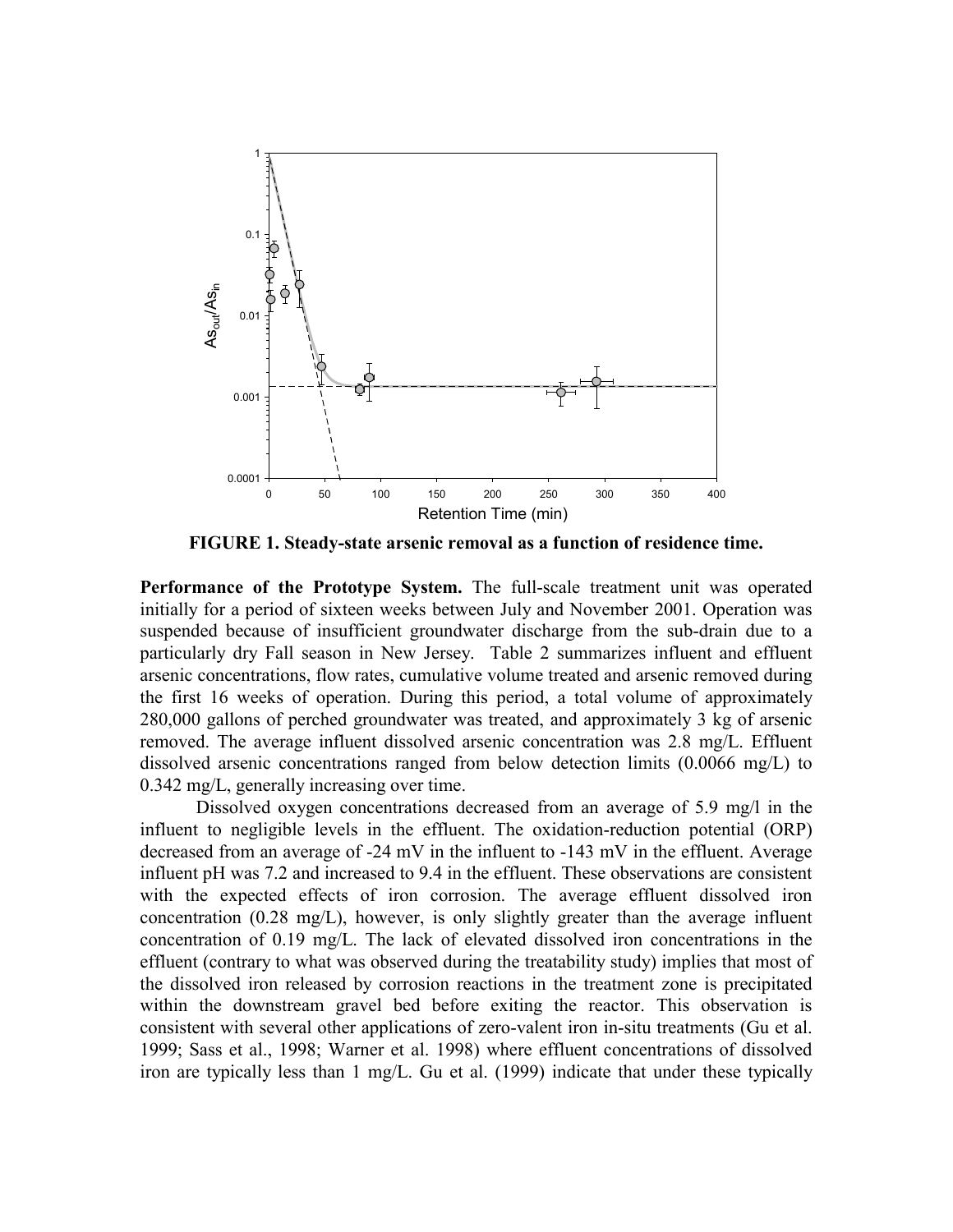alkaline conditions (pH>8 and presence of dissolved carbonate), dissolved iron concentrations are expected to be less than 0.01mg/L.

| Day            | Flow Rate (gpm) |                                   | Volume                      | Arsenic<br>Concentration $(mg/L)$ |                 | <b>Arsenic</b>        | <b>Cumulative</b><br><b>Mass</b> |
|----------------|-----------------|-----------------------------------|-----------------------------|-----------------------------------|-----------------|-----------------------|----------------------------------|
|                | <b>Measured</b> | <i>Interval</i><br><i>Average</i> | <b>Treated</b><br>(gallons) | <b>Influent</b>                   | <b>Effluent</b> | <b>Removal</b><br>(%) | <b>Removed</b><br>(kg)           |
| $\overline{2}$ | 2.0             | 2.0                               | 5,530                       | 3.00                              | 0.042           | 98.6                  | 0.06                             |
| 5              | 1.7             | 1.6                               | 12,500                      | 2.08                              | 0.0095          | 99.5                  | 0.12                             |
| 10             | 1.9             | 1.5                               | 23,700                      | 3.12                              | < 0.0066        | >99.8                 | 0.25                             |
| 16             | 2.1             | 1.3                               | 35,100                      | 3.45                              | < 0.0066        | >99.8                 | 0.40                             |
| 24             | 2.8             | 5.8                               | 102,000                     | 2.01                              | 0.0723          | 96.4                  | 0.89                             |
| 32             | 1.6             | 1.9                               | 124,000                     | 2.48                              | 0.0343          | 98.6                  | 1.09                             |
| 48             | 2.2             | 0.9                               | 146,000                     | 3.77                              | 0.342           | 90.9                  | 1.36                             |
| 65             | 2.6             | 2.6                               | 213,000                     | 3.28                              | 0.0856          | 97.4                  | 2.19                             |
| 83             | 1.5             | 1.8                               | 261,000                     | 3.17                              | 0.201           | 93.7                  | 2.73                             |
| 96             | 0.6             | 0.9                               | 277,000                     | 2.36                              | 0.130           | 94.5                  | 2.86                             |
| 109            | 0.1             | 0.3                               | 283,000                     | 1.85                              | 0.113           | 93.9                  | 2.91                             |

**TABLE 2. Summary of prototype reactor performance.**

Figure 2 shows dissolved arsenic concentrations in influent, effluent and within the treatment zone (30 cm from the upstream end), and flow rate versus time. Arsenic concentrations in both the effluent and within the treatment zone gradually increased during the first nine weeks, but appear to have stabilized since. The spikes in effluent concentration during the fourth and seventh weeks of operation coincide with period of higher than average flow related to significant precipitation events. Although the reactor discharge pipe is normally at a higher elevation than the local groundwater, during such events groundwater levels can rise to the point which groundwater may temporarily enter the gravel bed on the effluent side of the reactor unit. Under these conditions, the effluent can be contaminated by the untreated groundwater, and this appears to be a likely explanation for the spikes.

**Relationship of arsenic removal rates to iron corrosion rates.** More than 99% of the influent arsenic was removed initially, but after the ninth week, the reactor appears to have stabilized at around 94% removal. It was hypothesized that decreasing iron corrosion rates and slower production of new sorption sites were responsible for the decline in performance. To evaluate this, pseudo first-order arsenic removal rates were calculated according to:

$$
k_{As} = \frac{-\ln(\text{As}_{\text{effluent}}/\text{As}_{\text{influent}})}{RT}
$$
(3)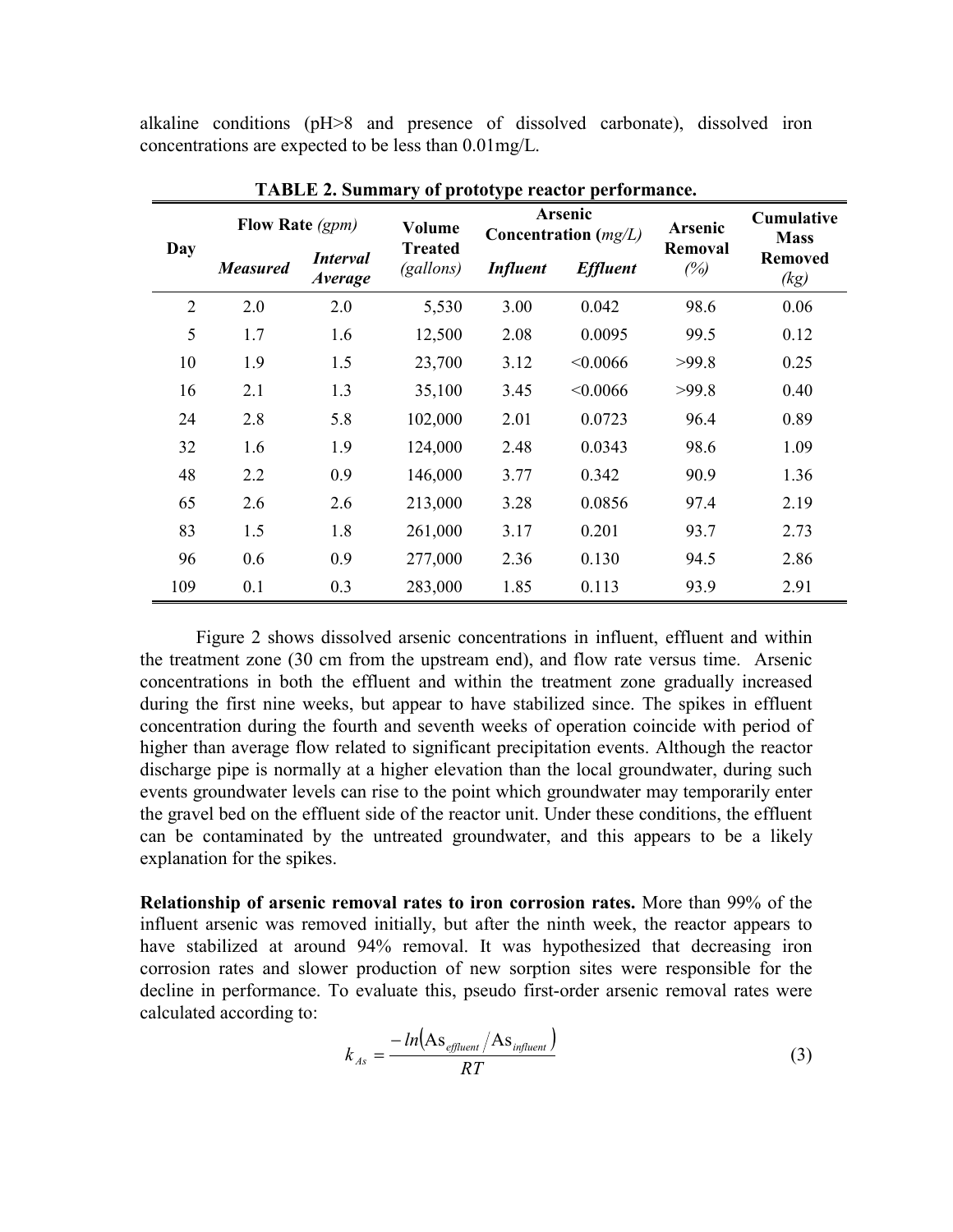where As*effluent*, As*influent*, and *RT* are effluent and influent dissolved arsenic concentration and residence time, respectively. These were compared to apparent iron corrosion rates, as approximated by the net rate of dissolved iron production:

$$
k_{Fe} = \frac{\left(\text{Fe}_{\text{max}} - \text{Fe}_{\text{influent}}\right)}{RT}
$$
 (4)

where Fe*influent* and Fe*max* refer to influent and maximum dissolved iron concentrations (at the column effluent for the treatability tests or within the iron media for the full-scale system). Figure 3 shows arsenic removal rates as a function of iron dissolution rates for both column and full-scale systems. The arsenic removal rate is strongly correlated with iron corrosion rate, which suggests that continued long-term performance of the arsenic treatment unit is dependent on maintaining high iron corrosion rates.



**FIGURE 2. Flow rate and arsenic concentrations versus time.**

There are several possible explanations for the observed decrease in arsenic removal, all linked to the overall rate of iron corrosion and production of sorption sites in the reactor, including: (1) initially higher rates of sorption site generation due to corrosion of high surface area fines which were completely dissolved over time; (2) decrease in effective surface area available for corrosion due to coating of iron surfaces by corrosion products, (3) passivation of iron surfaces due to an increases in influent pH over time.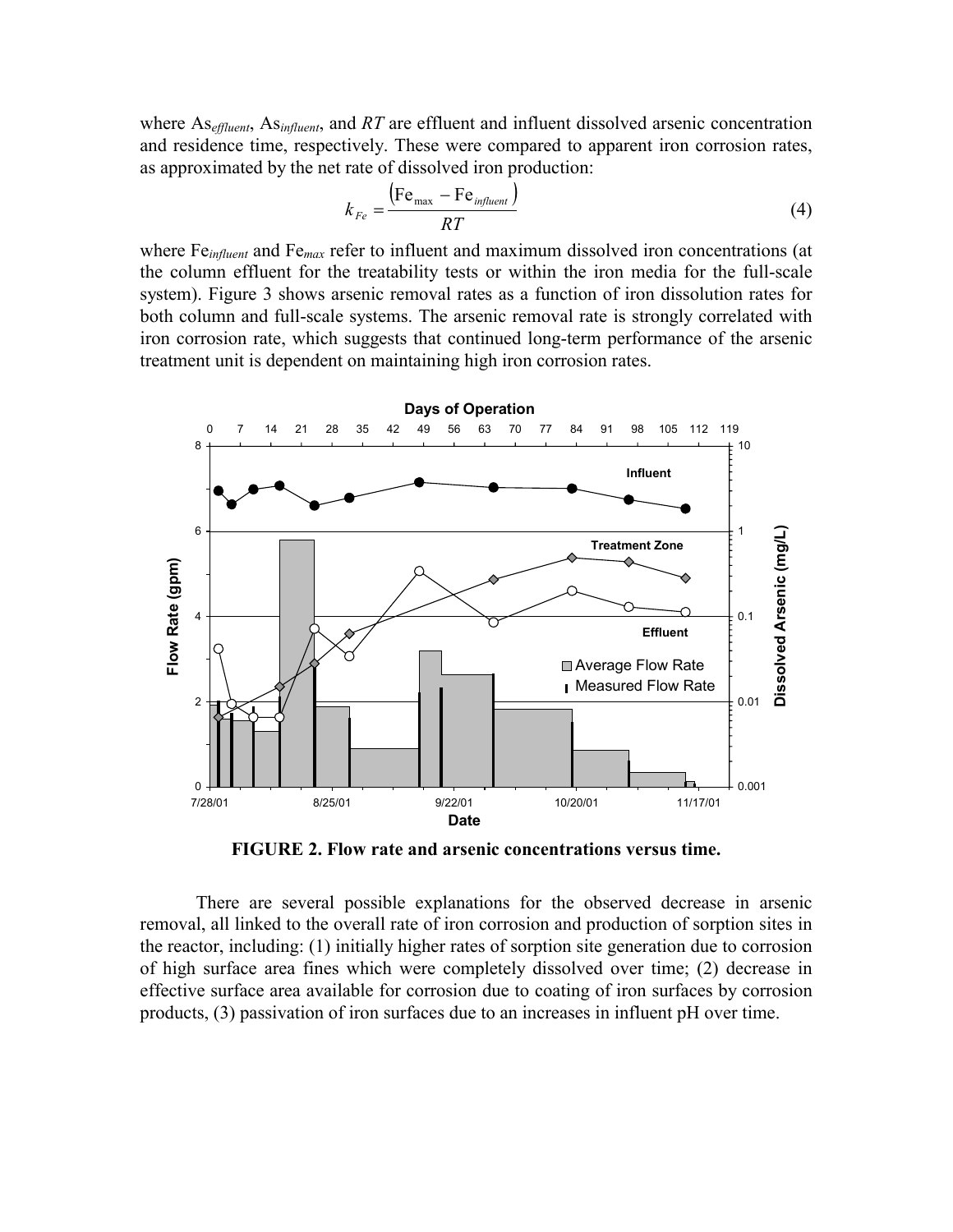

**FIGURE 3. Correlation of arsenic removal rates with iron dissolution rates.**

### **CONCLUSIONS**

A prototype in-situ treatment unit for arsenic removal was constructed and operated for sixteen weeks. More than 280,000 gallons of perched groundwater were treated and 3 kg of arsenic were removed during this period. The reactor removed >99% of influent arsenic initially but appears to have stabilized at 94% removal after the ninth week. The technology holds promise for both in-situ and above-ground applications, but additional understanding of factors determining the long-term performance of the reactive media is still needed.

#### **REFERENCES**

Farrell, J., J. Wang, P. O'Day and M. Conklin. 2001. "Electrochemical and Spectroscopic Study of Arsenate Removal from Water Using Zero-Valent Iron Media," *Environmental Science & Technology 35*:2026-2032.

Fuller, C.C., J.A. Davis and G.A. Waychunas. 1993. "Surface Chemistry of Ferrihydrite: Part 2. Kinetics of Arsenate Adsorption and Coprecipitation." *Geochimica et Cosmochimica Acta 57*:2271-2282.

Gu, B., T.J. Phelps, L. Liang, M.J. Dickey, Y. Roh, B. Kinsall, A.V. Palumbo and G.K. Jacobs. 1999. "Biogeochemical Dynamics in Zero-Valent Iron Columns: Implications for Permeable Reactive Barriers." *Environmental Science and Technology 33*:2170-2177.

Lackovic, J.A., N.P. Nikolaidis and G.M. Dobbs. 2000. "Inorganic Arsenic Removal by Zero-Valent Iron." *Environmental Engineering Science 17*:29-39.